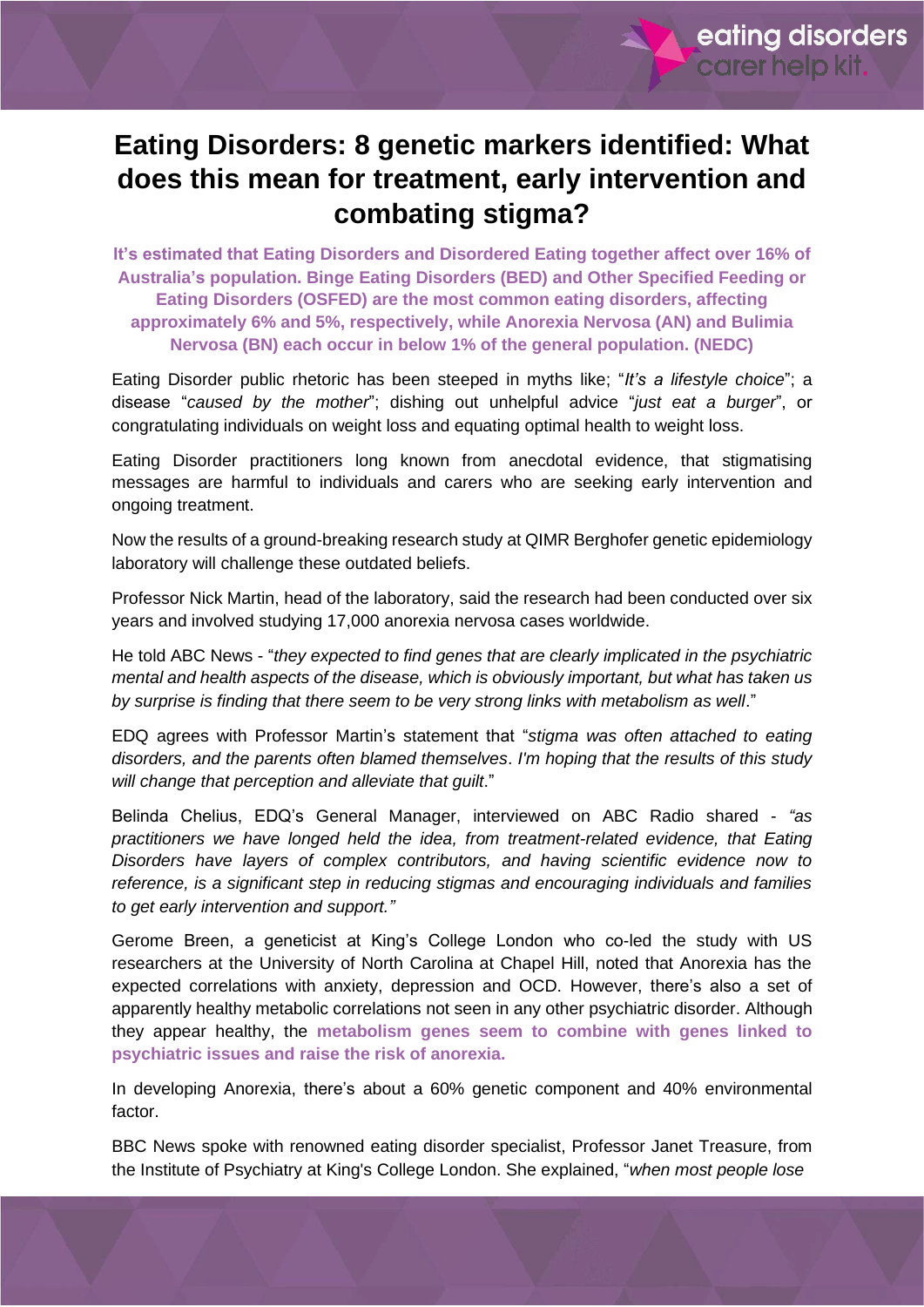*weight, there are signals in the body that push back, stimulating the appetite, which is very important in controlling the set-point of weight. It's possible that when people lose weight with anorexia nervosa, they haven't got such strong drivers getting the set-point back to normal."*

eating disorders

carer help kit.

Breen also noted that *"we think people are getting cause and effect wrong. It's not the perfectionism that's causing the anorexia, it's the tendency towards having anorexia that is causing the increased perfectionism."*

Belinda Chelius EDQ's General Manager, can relate to the study's findings, as seen in day to day treatment practice, *"We sense genetics interact with an individual's environment, whether it is driven by body dissatisfaction, high demanding environments of professionals, or unhealthy and unrealistic societal pressures, in the form of diet culture and the imposed morality on foods labelled as good or bad, creating a perfect storm for an eating disorder to kick in."*

The QIMR Berghofer study highlights the need to clarify the metabolic component, which is a critical direction for future research, and paying attention to both psychiatric and metabolic components may be key to improving outcomes.

Fundamental metabolic dysregulation may contribute to the exceptional difficulty that those with anorexia nervosa have in maintaining a healthy BMI (even after therapeutic renourishment). Results encourage consideration of both metabolic and psychological drivers of anorexia nervosa when exploring new avenues for treating this illness, that can end in death.

EDQ treats the range of eating disorders using a holistic approach, which creates a sense of community, belonging and safety for those individuals suffering from eating disorders and their loved ones.

Lisa Kelly Peer Worker at EDQ noted that these ground-breaking findings will be helpful and reassuring for some, but that "service providers still need to have a holistic approach, with community connection and belonging at its core, where relationships with food can be explored in a safe environment." These elements were key to Kelly's recovery and ongoing relapse prevention.

**EDQ values the individual as the expert in their own life.** We recognise the expertise, strengths and skills clients/ individuals bring to their recovery journey. In recovery, we value the process as well as the outcomes and recognise that eating issues are caused by a complex interaction of socio-cultural, familial, biological and individual factors. Our practitioners work to support people to:

- Develop an understanding of the underlying issues that have contributed to their eating issue
- Decrease experiences of isolation, shame and misinformation surrounding their eating issues
- Explore and reconnect with the person's sense of self
- Enhance capacity to seek supports that will assist in the recovery journey